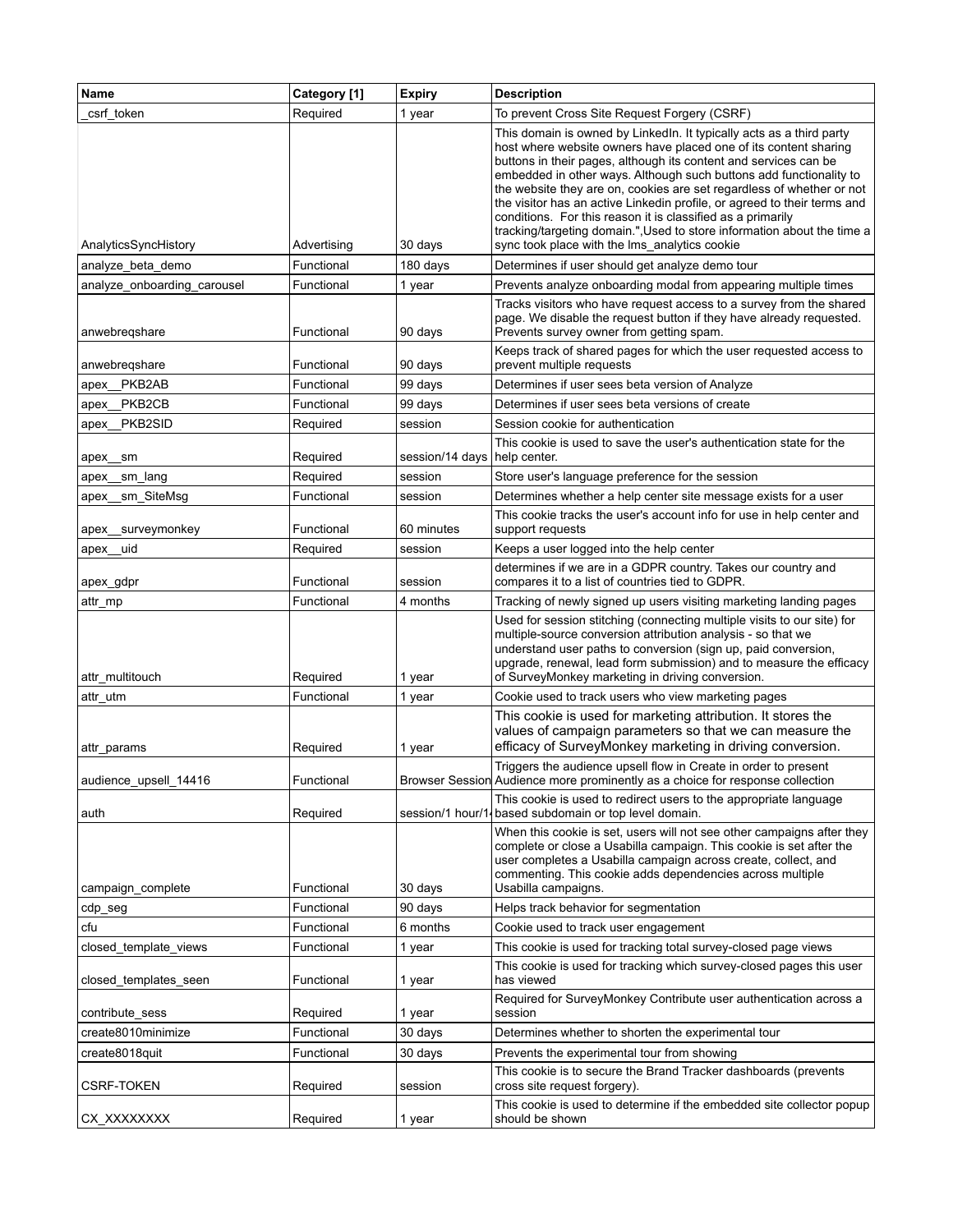| dashboard password <dashboard ke="" required<="" th=""><th></th><th>1 day</th><th>Authorises user for password-protected dashboard</th></dashboard> |             | 1 day                              | Authorises user for password-protected dashboard                                                                                                                                                                                                                  |
|-----------------------------------------------------------------------------------------------------------------------------------------------------|-------------|------------------------------------|-------------------------------------------------------------------------------------------------------------------------------------------------------------------------------------------------------------------------------------------------------------------|
| dashbregshare                                                                                                                                       | Functional  | 90 days                            | Keeps track of dashboards for which the user requested access to<br>prevent multiple requests                                                                                                                                                                     |
| email_only_user                                                                                                                                     | Functional  | 1 year                             | Tracks whether user should see email-only sign in page                                                                                                                                                                                                            |
| endpage_test                                                                                                                                        | Advertising | 6 months                           | This cookie is used to split traffic between SurveyMonkey endpages<br>and SurveyMonkey Contribute end pages                                                                                                                                                       |
| endpage_views                                                                                                                                       | Functional  | 1 year                             | This cookie is used for tracking total endpage views                                                                                                                                                                                                              |
| endpages_seen                                                                                                                                       | Functional  | 1 year                             | This cookie is used for tracking which endpages the user has viewed                                                                                                                                                                                               |
| ep201                                                                                                                                               | Required    | 30 min                             | These cookies are used to for load balancing site traffic and<br>preventing site abuse.                                                                                                                                                                           |
| ep202                                                                                                                                               | Required    | 90 days                            | This cookie is used for signup source attribution, event stitching, and<br>assigning visitors to AB Testing. Internal health of business<br>reporting, logging and AB testing assignments depend on this cookie<br>being present                                  |
| ep203                                                                                                                                               | Required    | 90 days                            | Enables the system to uniquely identify browsers/devices for the<br>purpose of mitigating account sharing. Identifies devices that could<br>be account sharing which is not allowed under our terms of use.                                                       |
| EPQB XXXXXXXX                                                                                                                                       | Advertising | 1 year                             | This cookie is used to customize the survey end page based on user<br>demographics                                                                                                                                                                                |
| fileDownload                                                                                                                                        | Functional  | session                            | Manages file download from group library                                                                                                                                                                                                                          |
| gclid                                                                                                                                               | Advertising | 30 days                            | Stores an identifier that associates Google Ads and Google Analytics<br>user information.                                                                                                                                                                         |
| gdpr_consent                                                                                                                                        | Functional  | 1 year                             | Is added if a user from a GDPR country consents to the GDPR<br>banner that shows on the bottom.                                                                                                                                                                   |
| gdpr consent denied                                                                                                                                 | Functional  | 1 week                             | Is added if a user from a GDPR country does not consent to the<br>GDPR banner that shows on the bottom.                                                                                                                                                           |
| guardrail-complete- <collectorid></collectorid>                                                                                                     | Functional  | Browser Local St project/collector | Keeps track of resolved guardrail violations on a given Audience                                                                                                                                                                                                  |
| quardrail-errors- <collectorid></collectorid>                                                                                                       | Functional  | Browser Local St project/collector | Keeps track of active guardrail violation errors on a given Audience                                                                                                                                                                                              |
| has_closed_automated_reminder_and Functional                                                                                                        |             | 1 year                             | When this value is set, users will no longer see the automated<br>reminder and thank you dialog more than once on page<br>loads/refreshes after skipping the option or closing out of the dialog<br>within a email collector upon scheduling their first message. |
| has_dismissed_comment_icon_popou Functional                                                                                                         |             | 30 days                            | Prevents popout from appearing after user closes it                                                                                                                                                                                                               |
| has_seen_share_modal_onboarding                                                                                                                     | Functional  | session                            | Tracks whether users have seen share onboarding modal                                                                                                                                                                                                             |
| hide-allowlist-sm-banner                                                                                                                            | Functional  | 1 year                             | Controls display of modal reminding users to set follow up emails to<br>email collectors                                                                                                                                                                          |
| hide_intro_dialog                                                                                                                                   | Functional  | 1 year (previousi dialog           | Controls "Don't show again" checkbox in facebook messenger intro                                                                                                                                                                                                  |
| hide_offline_intro_dialog                                                                                                                           | Functional  | session                            | Used to show or hide the kiosk mode intro dialog                                                                                                                                                                                                                  |
| hide-pending-message-banner                                                                                                                         | Functional  | 1 year                             | When this cookie is set, users will not see a banner explaining why<br>messages sent from email collector are taking a long time to send.                                                                                                                         |
| hide-whitelist-sm-banner                                                                                                                            | Functional  | 1 year                             | When this cookie is set, users will not see a banner explaining to<br>whitelist SurveyMonkey due to a sent email collector not actually<br>being received by the intended recipient.                                                                              |
| instant_response                                                                                                                                    | Functional  | 90 days                            | Question should auto scroll when opening a survey via first question<br>embedded in email collector                                                                                                                                                               |
| is_logged_in_fetch_request_domain                                                                                                                   | Functional  | 90 days                            | When leaving comment, records domain if it is different from survey<br>domain. Seems to be related to the whitelabel surveys and survey<br>preview                                                                                                                |
| landing page                                                                                                                                        | Functional  | 30 days                            | Stores the url of the first page from the user's most recent visit to the<br>SurveyMonkey website.                                                                                                                                                                |
| language                                                                                                                                            | Functional  | Browser Local St docs              | Keeps track of the programming language selected for developer                                                                                                                                                                                                    |
| legal_type                                                                                                                                          | Functional  | session                            | Tracks whether user is self-serve or enterprise to display different<br>content in the new Legal Center                                                                                                                                                           |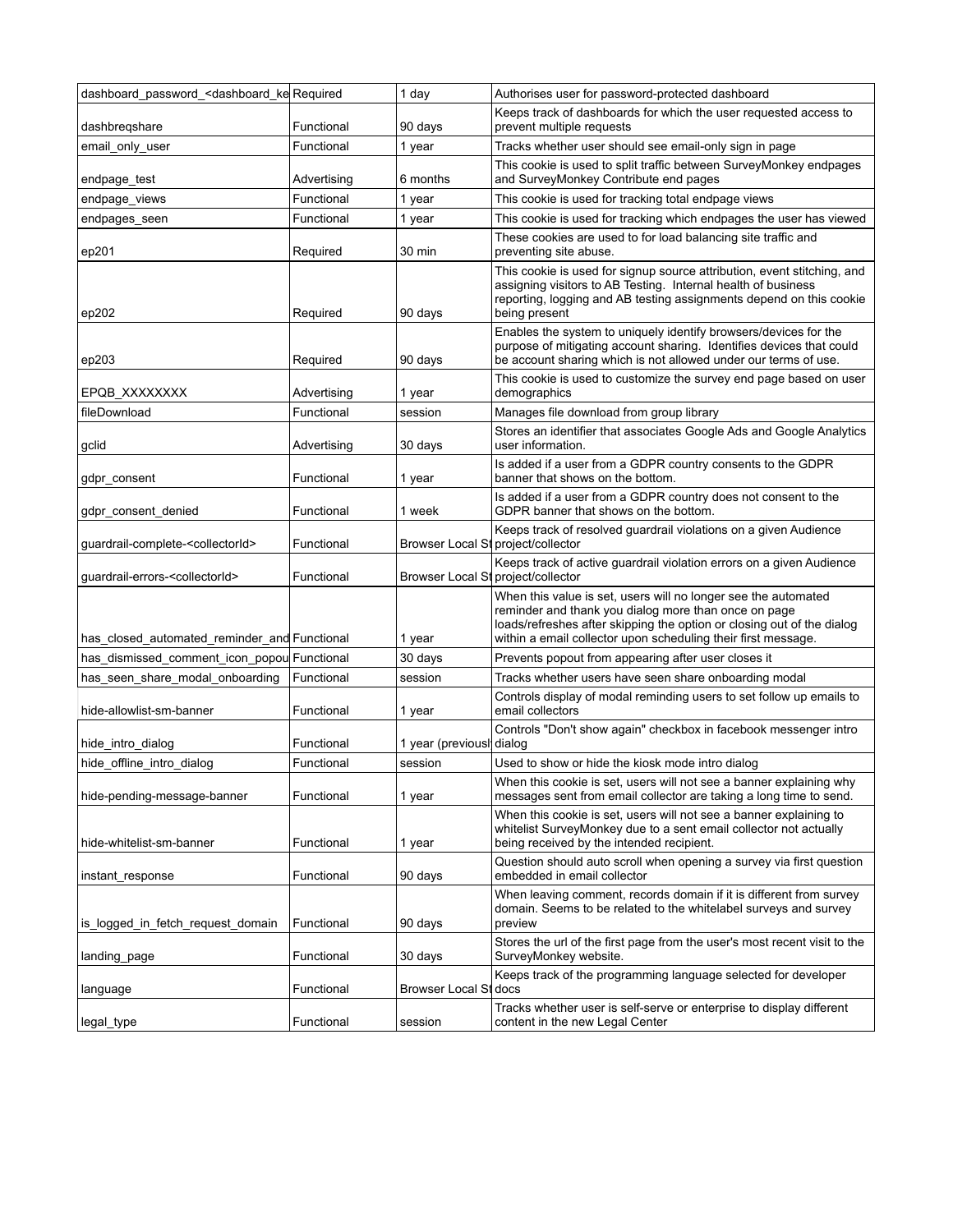| li_gc                                         | Advertising | 2 years          | This domain is owned by LinkedIn, the business networking platform.<br>It typically acts as a third party host where website owners have<br>placed one of its content sharing buttons in their pages, although its<br>content and services can be embedded in other ways. Although such<br>buttons add functionality to the website they are on, cookies are set<br>regardless of whether or not the visitor has an active Linkedin profile,<br>or agreed to their terms and conditions. For this reason it is<br>classified as a primarily tracking/targeting domain. |
|-----------------------------------------------|-------------|------------------|------------------------------------------------------------------------------------------------------------------------------------------------------------------------------------------------------------------------------------------------------------------------------------------------------------------------------------------------------------------------------------------------------------------------------------------------------------------------------------------------------------------------------------------------------------------------|
| logged_in_fetch_request_domain                | Functional  | 1 year           | Preview & Test for a survey creator. Used during the commenting<br>flow                                                                                                                                                                                                                                                                                                                                                                                                                                                                                                |
| looker.session_renewable                      | Required    | 30 days          | Tracks wheter user is logged in to Brand Tracker dashboards and if<br>session is extendable.                                                                                                                                                                                                                                                                                                                                                                                                                                                                           |
| m_opt                                         | Functional  | session          | Prevents redirect to mobileweb if users switch to desktop. Set by<br>mobilesvc                                                                                                                                                                                                                                                                                                                                                                                                                                                                                         |
| marmoset_cookie_name                          | Required    |                  | Session cookie for the mobile version of the website (expires in 10<br>min) reset on subsequent requests which tracks Start Session events<br>session / 10 mind in Mixpanel. Removed when user signs out.                                                                                                                                                                                                                                                                                                                                                              |
| mobile_app                                    | Required    | session          | Session cookie for the mobile version of the website                                                                                                                                                                                                                                                                                                                                                                                                                                                                                                                   |
|                                               | Functional  | session          | Determines whether the user has visited the marketing pages                                                                                                                                                                                                                                                                                                                                                                                                                                                                                                            |
| mp_attr<br><b>MUID</b>                        | Advertising | 1 year           | <b>Bing Tracking</b>                                                                                                                                                                                                                                                                                                                                                                                                                                                                                                                                                   |
| not_show_color_recommendation_ag4 Functional  |             | session          | Prevents the color suggestion dialog if the user toggles to not see the<br>recommendations                                                                                                                                                                                                                                                                                                                                                                                                                                                                             |
| P XXXXXXXX                                    | Required    | 1 year           | This cookie is used to indicate if a pop up survey has been taken and<br>prevent it from being taken again                                                                                                                                                                                                                                                                                                                                                                                                                                                             |
| PQT_{Encrypted_respondent_id}                 | Required    | 1 day            | When a user takes a survey that has a payment question type, this<br>cookie denotes the validity of the subsequent page, i.e. if the cookie<br>exists the user is able to pay. Once it expires, the user is unable to<br>make a payment as the payment page is no longer valid.                                                                                                                                                                                                                                                                                        |
| pricing_ab_new_users                          | Functional  | session/1 year   | Price testing                                                                                                                                                                                                                                                                                                                                                                                                                                                                                                                                                          |
| program                                       | Functional  | 30 days          | Stores the value of the SFDC campaign param from the user's most<br>recent visit to the SurveyMonkey website.                                                                                                                                                                                                                                                                                                                                                                                                                                                          |
| project_snapshot                              | Functional  | session/1 year   | This cookie saves the project configuration for use later                                                                                                                                                                                                                                                                                                                                                                                                                                                                                                              |
| qna-resp-metadata-popout                      | Functional  | 1 year           | This cookie will be used to track if we should show the tooltip                                                                                                                                                                                                                                                                                                                                                                                                                                                                                                        |
| rack.session                                  | Required    | 30 days          | Pertains to the Brand Tracker dashboard feature. This is a session<br>management cookie that expires after 30 days unless persistent<br>sessions are enabled.                                                                                                                                                                                                                                                                                                                                                                                                          |
| recurrence-tooltip                            | Functional  | 1 year           | Shows/hides the recurrence tooltip inside a web link collector                                                                                                                                                                                                                                                                                                                                                                                                                                                                                                         |
| referrer_url                                  | Functional  | 30 days          | Stores the referrer from the user's most recent visit to the<br>SurveyMonkey website.                                                                                                                                                                                                                                                                                                                                                                                                                                                                                  |
| research_ep                                   | Functional  | 30 days          | This cookie prevents s-page respondents from seeing our research<br>endpage more than once in a 30-day period.                                                                                                                                                                                                                                                                                                                                                                                                                                                         |
| respondent id                                 | Functional  | 10 minutes       | Keeps track of the navigation on the individual responses page                                                                                                                                                                                                                                                                                                                                                                                                                                                                                                         |
| RP_XXXXXXXX                                   | Required    | 90 days          | This cookie is used to restrict a users to one response per survey                                                                                                                                                                                                                                                                                                                                                                                                                                                                                                     |
| RP_Client_Token                               | 1 day       | Required         | A client token received from the auth api to exchange with the current<br>graph instance when a user takes a survey.                                                                                                                                                                                                                                                                                                                                                                                                                                                   |
| s_m_spage_commenting_tour_comme Functional    |             | 1 year           | Preview & Test for a survey creator. Flag to indicate that the user has<br>received a tooltip explaining what turning commenting off has done to<br>the user experience.                                                                                                                                                                                                                                                                                                                                                                                               |
| s_m_spage_commenting_tour_owner   Functional  |             | 1 year           | Preview & Test for a survey creator. Flag to indicate that the user has<br>seen the survey owner commenting tour. Used to determine if they<br>have seen it and it should not be triggered again.                                                                                                                                                                                                                                                                                                                                                                      |
| s_m_spage_commenting_tour_review Functional   |             |                  | Preview & Test for a survey creator. Flag to indicate that the user has<br>seen the survey reviewer commenting tour. Used to determine if they<br>have seen it and it should not be triggered again.                                                                                                                                                                                                                                                                                                                                                                   |
|                                               | Functional  | 1 year           | Preview & Test for a survey creator. Option set by the user to hide or<br>show the about page preview popup modal.                                                                                                                                                                                                                                                                                                                                                                                                                                                     |
| s_m_spage_hide_preview_warning<br>sa_show_fab | Functional  | 1 year           | Prevents analyze sentiment analysis feature announcement bar from<br>appearing multiple times                                                                                                                                                                                                                                                                                                                                                                                                                                                                          |
| sa_show_popout                                | Functional  | 1 year<br>1 year | Prevents analyze sentiment analysis onboarding from appearing<br>multiple times                                                                                                                                                                                                                                                                                                                                                                                                                                                                                        |
| sb-closed                                     | Functional  | 1 year           | Determines whether or not the user has closed the smart banner that<br>links to the app store in our mobile experience.                                                                                                                                                                                                                                                                                                                                                                                                                                                |
| sb-installed                                  | Functional  | 1 year           | Mobile experience optimizations.                                                                                                                                                                                                                                                                                                                                                                                                                                                                                                                                       |
| seen tbyb fat top bar                         | Functional  | 1 days           | Hides the top bar section that explains features are unlocked                                                                                                                                                                                                                                                                                                                                                                                                                                                                                                          |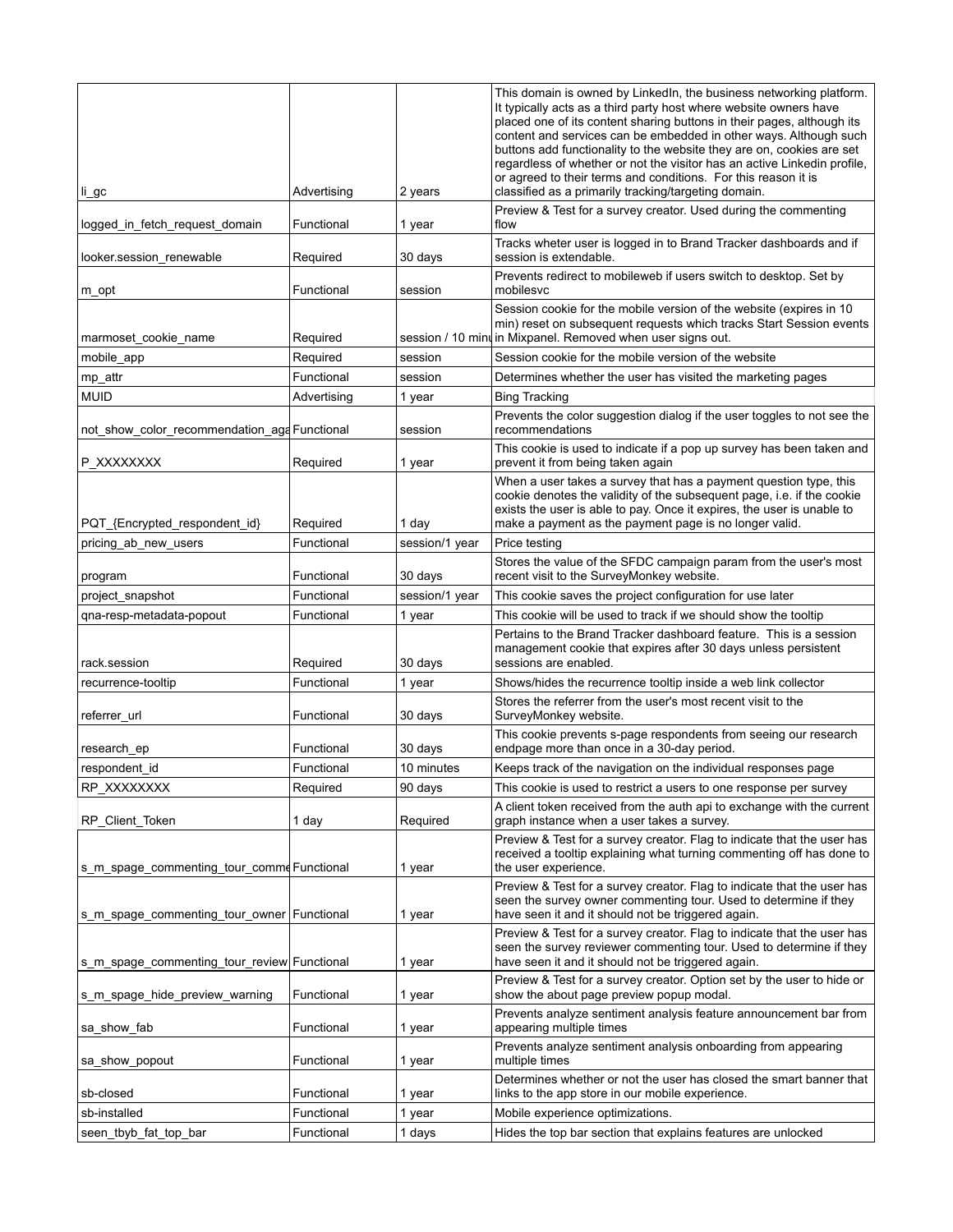| session                                                                                                                                                  | Required    | session        | Used to prevent CSRF attacks                                                                                                                                                                                                           |
|----------------------------------------------------------------------------------------------------------------------------------------------------------|-------------|----------------|----------------------------------------------------------------------------------------------------------------------------------------------------------------------------------------------------------------------------------------|
| shared_page_password_ <shared_viev functional<="" td=""><td></td><td>1 day</td><td>Authorises user for password-protected shared view</td></shared_viev> |             | 1 day          | Authorises user for password-protected shared view                                                                                                                                                                                     |
| shared_page_password_XXXXX                                                                                                                               | Required    | 1 day          | Saves session for user visiting password protected Shared Results                                                                                                                                                                      |
| shared_page_visitor_XXXXX                                                                                                                                | Functional  | 180 days       | Determines if user has visited the shared results view                                                                                                                                                                                 |
| show_ar_off_survey                                                                                                                                       | Functional  | 1 year         | When a user turns Auto-renew off, the system sets this cookie to<br>make sure we only show the "cancel auto-renew" survey once to<br>eligible users.                                                                                   |
| show ar off survey                                                                                                                                       | Functional  | 1 year         | We show a survey to users who go to the billing preference page and<br>turn off auto renewal. We only want to show the survey once a year.                                                                                             |
| show dashboard popup                                                                                                                                     | Functional  | 1 hour         | This cookie is used to send selected users to an upgrade path.                                                                                                                                                                         |
| signout_confirmation_seen                                                                                                                                | Functional  | 1 year         | This cookie is used for tracking which sign out-confirmation pages<br>this user has viewed                                                                                                                                             |
| signout_confirmation_views                                                                                                                               | Functional  | 1 year         | This cookie is used for tracking total sign out-confirmation page views                                                                                                                                                                |
| sitespect_banner                                                                                                                                         | Functional  | session/1 year | Tracking for sitespect                                                                                                                                                                                                                 |
| sm *                                                                                                                                                     | Functional  | 30 days        | Contains info on any polls the user has taken in the last 30 days. It's<br>used by the survey research team to conduct research into public<br>opinion about current events or election prediction.                                    |
| sm_analyze_commenting_tour                                                                                                                               | Functional  | 1 year         | Used to show or hide the commenting tour dialog                                                                                                                                                                                        |
| sm_analyze_commenting_tour                                                                                                                               | Functional  | 1 year         | Prevents analyze commenting onboarding from appearing multiple<br>times                                                                                                                                                                |
| sm_analyze_disable_survey_gallery_<br>t                                                                                                                  | Functional  | 1 year         | Record that if the user want to see the survey gallery welcome modal                                                                                                                                                                   |
| sm_analyze_disable_survey_gallery_t  Functional                                                                                                          |             | 1 year         | Hides survey gallery if the user checked the "stop showing modal"<br>option                                                                                                                                                            |
| sm_analyze_word_cloud_tour                                                                                                                               | Functional  | 1 year         | Prevents analyze word cloud onboarding from appearing multiple<br>times                                                                                                                                                                |
| sm_ao_prediction_viewed_popout                                                                                                                           | Functional  | 1 day          | Prevents answer options popout from appearing if user clicks on the<br>all options option                                                                                                                                              |
| sm_auto_scroll_modal                                                                                                                                     | Functional  | 1 year         | Hides a modal explaining the auto scroll feature                                                                                                                                                                                       |
| sm_commenting_cta                                                                                                                                        | Functional  | 1 days         | Hides commenting popup on Preview & Score page for subsequent<br>visits after user dismisses it                                                                                                                                        |
| sm_create_acc_key                                                                                                                                        | Functional  | 1 days         | Helps determine which create sidebar panel to open on page load                                                                                                                                                                        |
| sm_create_followup_question_predicti Functional                                                                                                          |             | 1 day          | When this cookie is set, users will not see the follow-up question<br>dialog while adding questions to their survey on the Design page.<br>This cookie is set after the first time the user has seen the follow-up<br>question dialog. |
| sm_create_quiz_question_added                                                                                                                            | Functional  | 1 year         | Hides a tooltip explaining the quiz feature                                                                                                                                                                                            |
| sm_create_tour                                                                                                                                           | Functional  | 1 year         | Sets a user preference if cookie is present to not show the old tour<br>modal.                                                                                                                                                         |
| sm_dashboard_announcement                                                                                                                                | Functional  | 1 year         | Prevents dashboard announcement modal from appearing multiple<br>times                                                                                                                                                                 |
| sm dc                                                                                                                                                    | Required    |                | session/14 days   This cookie is required for routing the user to the correct data center.                                                                                                                                             |
| sm device management welcome                                                                                                                             | Functional  | 1 year         | Shows/hides device management welcome modal                                                                                                                                                                                            |
| sm_dv                                                                                                                                                    | Required    | 1 day          | Enables account verification in a way that reduces traffic to AB<br>testing which improves page load times.                                                                                                                            |
| sm_gs_anon_resp_id                                                                                                                                       | Functional  | 1 year         | Captures global setting default set by primary admin for anonymous<br>responses                                                                                                                                                        |
| sm_gs_resp_auth_bool                                                                                                                                     | Functional  | 1 year         | Captures global setting default set by primary admin for respondent<br>authentication                                                                                                                                                  |
| sm_helpcenter_banners                                                                                                                                    | Functional  | session        | Prevents site wide banners from appearing again after being<br>dismissed.                                                                                                                                                              |
| sm hww XXXX                                                                                                                                              | Functional  | 1 year         | Prevents showing workgroup welcome modal more than once                                                                                                                                                                                |
| sm ir                                                                                                                                                    | Required    | session        | This cookie is used by instant results page to display certain data                                                                                                                                                                    |
| sm_ir_mpid_cid                                                                                                                                           | Functional  | 30 days        | Analyse conversion traffic from affiliates                                                                                                                                                                                             |
| sm_library_show_modal                                                                                                                                    | Functional  | 1 year         | Shows/hides full library modal                                                                                                                                                                                                         |
| sm_lite_library_show_modal                                                                                                                               | Functional  | 1 year         | Shows/hides lite library modal                                                                                                                                                                                                         |
| sm_manage_surveys_feedback_prom Functional                                                                                                               |             | 1 year         | Use localStorage entry to detect when user completes an ATLAS<br>transfer or delete for the first time. It will be used to prompt<br>GetFeedback pop-up.                                                                               |
| sm_opa                                                                                                                                                   | Advertising | 30 days        | This cookie is used when a user comes to SurveyMonkey from a<br>media partner for sales attribution.                                                                                                                                   |
| sm_profile_questions_dismissed                                                                                                                           | Functional  | session        | user dismissed module asking them to answer profile questions                                                                                                                                                                          |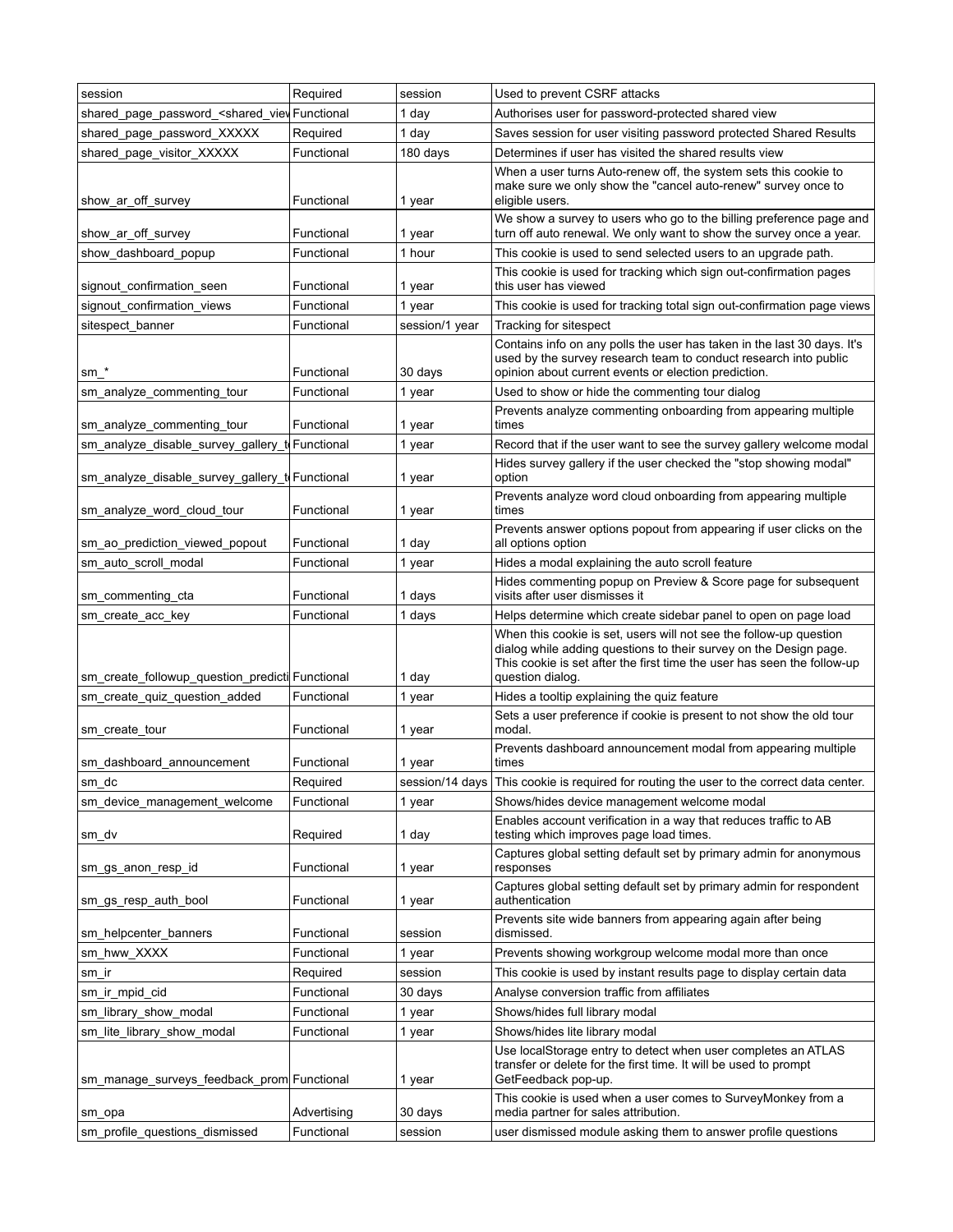| sm_profile_questions_dismissed                   | Functional | session    | user dismissed module asking them to answer profile questions                                                                                                                                                                                                                                                                                                                                                                                                                                                  |
|--------------------------------------------------|------------|------------|----------------------------------------------------------------------------------------------------------------------------------------------------------------------------------------------------------------------------------------------------------------------------------------------------------------------------------------------------------------------------------------------------------------------------------------------------------------------------------------------------------------|
| sm_rec                                           | Required   |            | Stores unencrypted user data. Expiry time based on the "remember<br>session/14 days   me" button on login.                                                                                                                                                                                                                                                                                                                                                                                                     |
| sm_show_mobile_video_popout                      | Functional | 1 day      | Shows popout to user if in full background layout and the background<br>type is video                                                                                                                                                                                                                                                                                                                                                                                                                          |
| sm_show_preview_conversation_popd Functional     |            | 1 day      | When this cookie is set, users will not see the popout on step 2<br>letting them know that they can only see the UI for conversational<br>mode in preview and score page.                                                                                                                                                                                                                                                                                                                                      |
| sm_switch_format                                 | Functional | 1 day      | When this cookie is set, users will not see the confirmation dialog<br>letting them know that they're updating the survey format from <old<br>format&gt; to <new format=""> on preview and score page of create.</new></old<br>                                                                                                                                                                                                                                                                                |
| sm team summary resharing seen                   | Functional | 1 year     | This cookie is used to track whether we should show the survey<br>resharing modal or not.                                                                                                                                                                                                                                                                                                                                                                                                                      |
| sm_video_onboarding_modal                        | Functional | 1 year     | Hides video onboarding modal                                                                                                                                                                                                                                                                                                                                                                                                                                                                                   |
| sm-team-splash-screen-library-dismiss Functional |            | 1 year     | Determines whether an Enterprise user has disabled the introductory<br>splash screen for the Team Asset Library page, and therefore<br>whether to show the modal or not                                                                                                                                                                                                                                                                                                                                        |
| sm team summary welcome seen                     | Functional | 1 year     | displays a new welcome modal for enterprise admins only once,<br>about the new Power/Casual User seats. Upon dismissal, we won't<br>show the welcome modal again till cookie expires                                                                                                                                                                                                                                                                                                                           |
| smasm                                            | Required   | 90 days    | This cookie is used by our experiment platform to determine which<br>currently active experiment variations a user has previously been<br>exposed to.                                                                                                                                                                                                                                                                                                                                                          |
| smc                                              | Functional | 365 days   | Ensure users are logged in across contribute and core. Removed on<br>log out.                                                                                                                                                                                                                                                                                                                                                                                                                                  |
| smcx {{widget_id}}} last_shown_at                | Functional | Session    | smcx_{{widget_id}}_last_shown_at is dropped when a user is shown<br>a popup invitation or widget or survey popup user interface, before<br>any user interaction starts.<br>It is used to prevent showing the same popup invitation or survey to<br>the same browser instance after a user on that browser instance had<br>already been given the opportunity to take the survey. Otherwise, in<br>absence of special coding on the hosted website, users would be<br>presented with the survey on every visit. |
| smexp                                            | Required   | 30 minutes | This cookie is used by to determine which AB Testing a user has<br>been exposed to in the last 30 minutes.                                                                                                                                                                                                                                                                                                                                                                                                     |
| smf_logged_out_language                          | Functional | 1 Year     | Remembers logged out user's language preference                                                                                                                                                                                                                                                                                                                                                                                                                                                                |
| SMkyPaymentRetry                                 | Functional | session    | Cookie to send credit card customers in charge retry mode to billing<br>pages.                                                                                                                                                                                                                                                                                                                                                                                                                                 |
| smpoll                                           | Functional | 30 days    | This cookie contains info on any polls the user has taken in the last<br>30 days. It's used by the survey research team to conduct research<br>into public opinion about current events or election prediction.                                                                                                                                                                                                                                                                                                |
| spageregshare                                    | Functional | 90 days    | Used in survey preview and commenting                                                                                                                                                                                                                                                                                                                                                                                                                                                                          |
| sso_enabled                                      | Functional | 1 year     | Stores encrypted SSO group information for SSO notification on login<br>and password reset                                                                                                                                                                                                                                                                                                                                                                                                                     |
| sso_user                                         | Required   | 90 days    | This cookie is used to determine if a user is a single sign on user                                                                                                                                                                                                                                                                                                                                                                                                                                            |
| taken_template_seen                              | Functional | 1 year     | This cookie is used for tracking which survey-taken pages this user<br>has viewed                                                                                                                                                                                                                                                                                                                                                                                                                              |
| taken template views                             | Functional | 1 year     | This cookie is used for tracking total survey-taken page views                                                                                                                                                                                                                                                                                                                                                                                                                                                 |
| tld_set                                          | Functional | 1 year     | Used for cross domain authentication and running AB testing on<br>users visiting the site on different top level domains                                                                                                                                                                                                                                                                                                                                                                                       |
| tid_user                                         | Functional | 1 year     | Used for cross domain authentication and running AB testing on<br>users visiting the site on different top level domains                                                                                                                                                                                                                                                                                                                                                                                       |
| tracking-shared-dashboard-session                | Functional | 24 hours   | Enables a user to access the Brand Tracking dashboards multiple<br>times within a 24 hour period without having to reenter the password<br>after that day's initial log in.                                                                                                                                                                                                                                                                                                                                    |
| ttc complete                                     | Functional | 1 year     | Keeps track of insights trends cards completed                                                                                                                                                                                                                                                                                                                                                                                                                                                                 |
| ucs_sign_in_module                               | Functional | 1 year     | Used for UCS banner - pending deprecation                                                                                                                                                                                                                                                                                                                                                                                                                                                                      |
| ucs_sign_in_promo                                | Functional | 1 year     | Used by UCS banner - pending deprecation                                                                                                                                                                                                                                                                                                                                                                                                                                                                       |
| ucs_topbar_views                                 | Functional | 5 years    | Records how many times a certain topbar has been viewed in that<br>browser, This was used by UCS V1, and V1 is not called anymore,<br>the legacy v1 code will be removed soon.                                                                                                                                                                                                                                                                                                                                 |
| upgrade_browser_modal                            | Functional | 1 days     | This cookie prevents the unsupported browser warning from<br>displaying multiple times                                                                                                                                                                                                                                                                                                                                                                                                                         |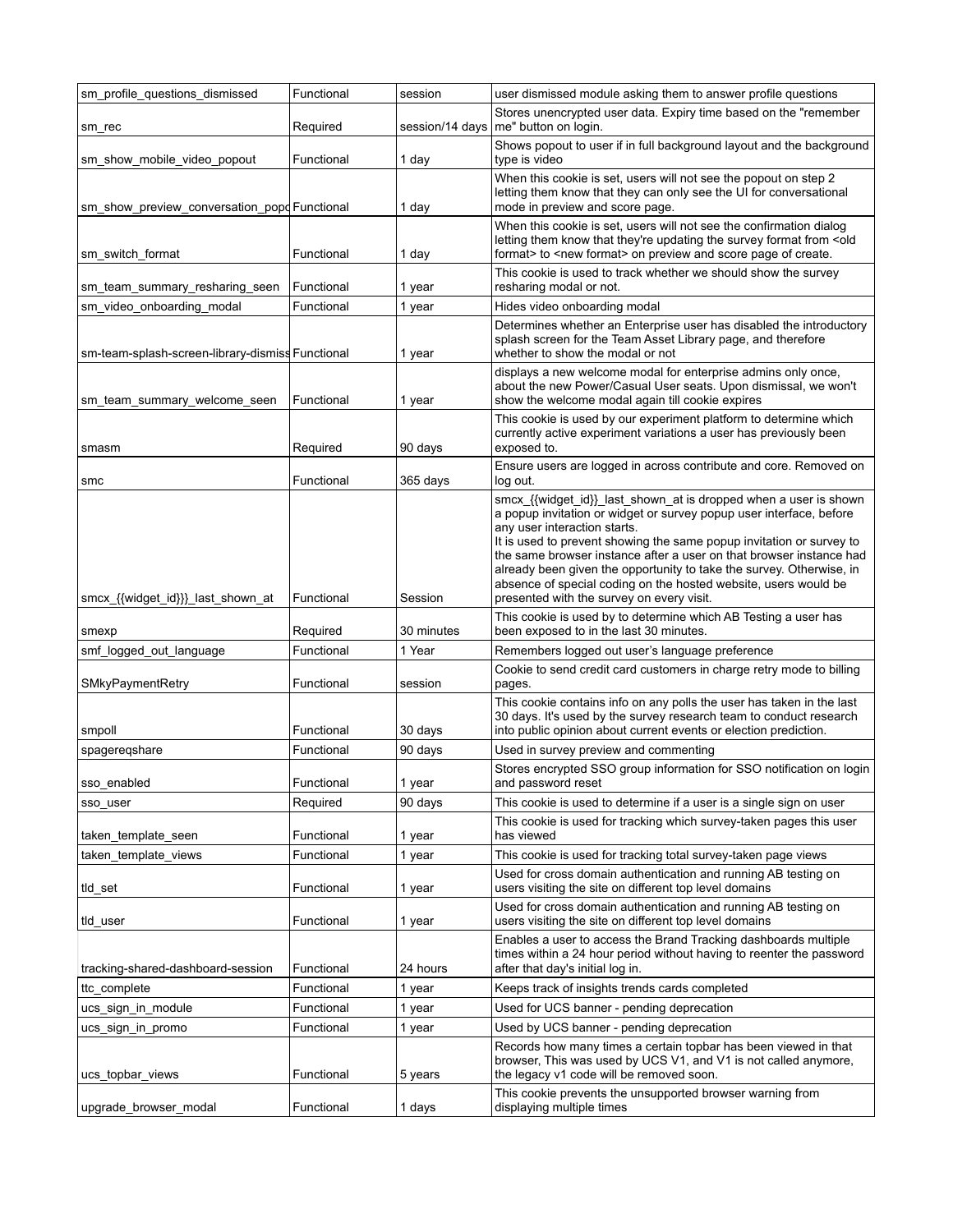| utm adgroup          | Functional | 30 days        | Stores the value of the utm_adgroup param from the user's most<br>recent visit to the SurveyMonkey website. Used to analyze<br>performance of marketing campaigns.                    |
|----------------------|------------|----------------|---------------------------------------------------------------------------------------------------------------------------------------------------------------------------------------|
| utm bu               | Functional | 30 days        | Stores the value of the utm_bu param from the user's most recent<br>visit to the SurveyMonkey website. Used to analyze performance of<br>marketing campaigns.                         |
| utm campaign         | Functional | 30 days        | Stores the value of the utm_campaign param from the user's most<br>recent visit to the SurveyMonkey website. Used to analyze<br>performance of marketing campaigns.                   |
| utm content          | Functional | 30 days        | Stores the value of the utm content param from the user's most<br>recent visit to the SurveyMonkey website. Used to analyze<br>performance of marketing campaigns.                    |
| utm data             | Functional | 30 days        | Stores the value of the utm_data param from the user's most recent<br>visit to the SurveyMonkey website.                                                                              |
| utm_device           | Functional | 30 days        | Stores the value of the utm_device param from the user's most<br>recent visit to the SurveyMonkey website.                                                                            |
| utm medium           | Functional | 30 days        | Stores the value of the utm medium param from the user's most<br>recent visit to the SurveyMonkey website. Used to analyze<br>performance of marketing campaigns.                     |
| utm network          | Functional | 30 days        | Stores the value of the utm network param from the user's most<br>recent visit to the SurveyMonkey website. Used to analyze<br>performance of marketing campaigns.                    |
| utm source           | Functional | 30 days        | Stores the value of the utm source param from the user's most<br>recent visit to the SurveyMonkey website. Used to analyze<br>performance of marketing campaigns.                     |
| utm tag              | Functional | 30 days        | Stores the value of the utm tag param from the user's most recent<br>visit to the SurveyMonkey website.                                                                               |
| utm term             | Functional | 30 days        | Stores the value of the utm term param from the user's most recent<br>visit to the SurveyMonkey website. Used to analyze performance of<br>marketing campaigns.                       |
| viewed_4878          | Functional | 30 days        | This cookie is used by for AB testing to personalize a returning user's<br>upgrade path                                                                                               |
| visited preview anon | Functional | session/1 year | Record that a person has visited the preview page while signed out.<br>When they sign in, we record that this user visited the preview page<br>anonymously and then delete le cookie. |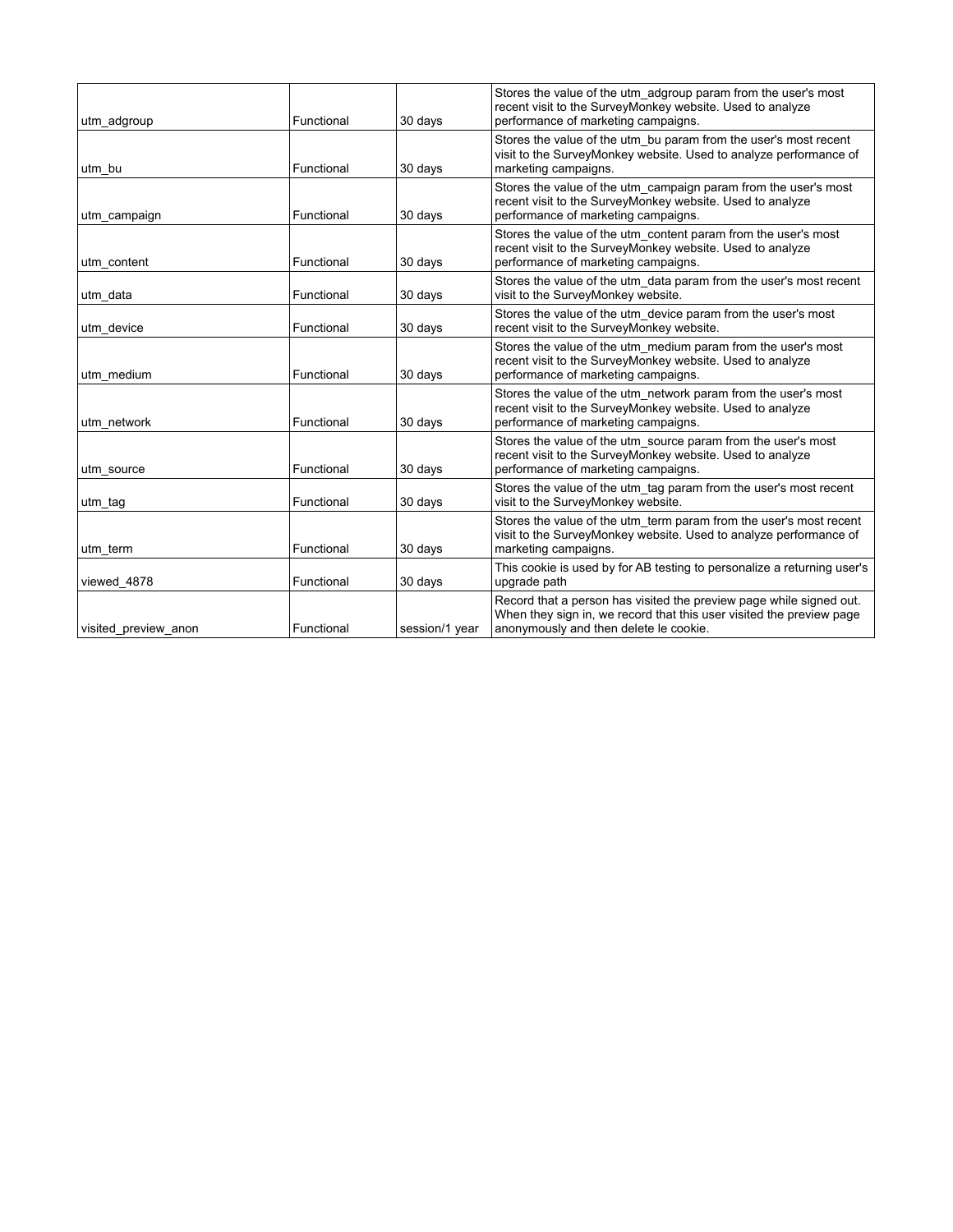|                                                         |                      |                          |                                          | This cookie is associated with sites using Google Tag Manager to load<br>other scripts and code into a page. Where it is used it may be regarded                                                                    |                                                                                                   |  |  |
|---------------------------------------------------------|----------------------|--------------------------|------------------------------------------|---------------------------------------------------------------------------------------------------------------------------------------------------------------------------------------------------------------------|---------------------------------------------------------------------------------------------------|--|--|
|                                                         |                      |                          |                                          | as Strictly Necessary as without it, other scripts may not function<br>correctly. The end of the name is a unique number which is also an                                                                           |                                                                                                   |  |  |
| dc_gtm_UA-xxxxxxxx                                      | 1 year               | Advertising              | Google                                   | identifier for an associated Google Analytics account.                                                                                                                                                              |                                                                                                   |  |  |
|                                                         |                      |                          |                                          | This cookie is associated with sites using Google Tag Manager to load<br>other scripts and code into a page. Where it is used it may be regarded                                                                    |                                                                                                   |  |  |
|                                                         |                      |                          |                                          | as Strictly Necessary as without it, other scripts may not function<br>correctly. The end of the name is a unique number which is also an                                                                           |                                                                                                   |  |  |
| ga_C9NYX1KTR9                                           | 1 year               | Advertising              | Google                                   | identifier for an associated Google Analytics account.<br>This cookie is associated with sites using Google Tag Manager to load                                                                                     |                                                                                                   |  |  |
|                                                         |                      |                          |                                          | other scripts and code into a page. Where it is used it may be regarded<br>as Strictly Necessary as without it, other scripts may not function                                                                      |                                                                                                   |  |  |
| ga_JMDBBLT4C7                                           | 1 year               | Advertising              | Google                                   | correctly. The end of the name is a unique number which is also an<br>identifier for an associated Google Analytics account.                                                                                        |                                                                                                   |  |  |
|                                                         |                      |                          |                                          | This cookie is associated with sites using Google Tag Manager to load                                                                                                                                               |                                                                                                   |  |  |
|                                                         |                      |                          |                                          | other scripts and code into a page. Where it is used it may be regarded<br>as Strictly Necessary as without it, other scripts may not function                                                                      |                                                                                                   |  |  |
| ga_YGSXJ1X7TC                                           | 1 year               | Advertising              | Google                                   | correctly. The end of the name is a unique number which is also an<br>identifier for an associated Google Analytics account.                                                                                        |                                                                                                   |  |  |
|                                                         |                      |                          |                                          | This is a pattern type cookie set by Google Analytics, where the pattern<br>element on the name contains the unique identity number of the account                                                                  |                                                                                                   |  |  |
|                                                         |                      |                          |                                          | or website it relates to. It appears to be a variation of the gat cookie<br>which is used to limit the amount of data recorded by Google on high                                                                    |                                                                                                   |  |  |
| gat_UA-nnnnnnn-nn                                       | 1 year               | Advertising              | Google                                   | traffic volume websites.<br>This cookie can be set to prevent the HubSpot tracking code from                                                                                                                        | https://knowledge.hubspot.com/reports/what-cookies-                                               |  |  |
| hs_do_not_track                                         | 13 months            | Required                 | HubSpot                                  | sending any information to HubSpot.                                                                                                                                                                                 | oes-hubspot-set-in-a-visitor-s-browser                                                            |  |  |
|                                                         |                      |                          |                                          | This cookie keeps track of sessions. This is used to determine if<br>HubSpot should increment the session number and timestamps in the                                                                              | ttps://knowledge.hubspot.com/reports/what-cookies                                                 |  |  |
| hssc                                                    | 30 minutes           | Advertising              | HubSpot                                  | hstc cookie<br>Whenever HubSpot changes the session cookie, this cookie is also set                                                                                                                                 | oes-hubspot-set-in-a-visitor-s-browse<br>ttps://knowledge.hubspot.com/reports/what-cookies-       |  |  |
| hssrc                                                   | session              | Advertising              | HubSpot                                  | to determine if the visitor has restarted their browser.                                                                                                                                                            | oes-hubspot-set-in-a-visitor-s-browser                                                            |  |  |
| hstc                                                    | 13 months            | Advertising              | HubSpot                                  | The main cookie for tracking visitors                                                                                                                                                                               | https://knowledge.hubspot.com/reports/what-cookies-<br>oes-hubspot-set-in-a-visitor-s-browser     |  |  |
|                                                         |                      |                          |                                          | This is a cookie used in rare cases if Qualified is unable to detect the<br>domain where Qualified is being instantiated. It is set and immediately                                                                 |                                                                                                   |  |  |
| _q_domainTest                                           | session              | Functional               | Qualified                                | unset.<br>Used to to aid in fraud detection. For example, this cookie data helps our                                                                                                                                |                                                                                                   |  |  |
|                                                         | 10 minutes           | Required                 | Stripe                                   | fraud systems recognize the patterns of fraudulent actors and stops                                                                                                                                                 | ttps://stripe.com/cookies-policy/lega                                                             |  |  |
| stripe_mid                                              |                      |                          |                                          | them prior to making a purchase in order to help protect your business.<br>Used to to aid in fraud detection. For example, this cookie data helps our                                                               |                                                                                                   |  |  |
| _stripe_sid                                             | 1 year               | Required                 | Stripe                                   | fraud systems recognize the patterns of fraudulent actors and stops<br>them prior to making a purchase in order to help protect your business.                                                                      | https://stripe.com/cookies-policy/lega                                                            |  |  |
|                                                         |                      |                          |                                          |                                                                                                                                                                                                                     | ttps://developers.google.                                                                         |  |  |
| utma                                                    | 2 years              | Functional               | Google Analytics                         | First party cookie set by third party script. Used to distinguish users and<br>sessions                                                                                                                             | om/analytics/devguides/collection/analyticsjs/cookie<br><u>sage#gajs</u>                          |  |  |
|                                                         |                      |                          |                                          |                                                                                                                                                                                                                     | ttps://developers.google.<br>com/analytics/devguides/collection/analyticsjs/cookie-               |  |  |
| utmb                                                    | 30 minutes           | Functional               | <b>Google Analytics</b>                  | Used to determine new sessions and visits                                                                                                                                                                           | sage#gajs<br>ttps://developers.google.                                                            |  |  |
| utmc                                                    | session              | Functional               | Google Analytics                         | Used for Google Analytics Functionality                                                                                                                                                                             | com/analytics/devguides/collection/analyticsjs/cookie-                                            |  |  |
|                                                         |                      |                          |                                          |                                                                                                                                                                                                                     | ttps://developers.google.                                                                         |  |  |
| utmt                                                    | 10 minutes           | Functional               | Google Analytics                         | Used to throttle request rates                                                                                                                                                                                      | om/analytics/devguides/collection/analyticsjs/cookie-<br>sage#gajs                                |  |  |
|                                                         |                      |                          |                                          |                                                                                                                                                                                                                     | https://developers.google.<br>om/analytics/devguides/collection/analyticsjs/cookie-               |  |  |
| utmv                                                    | 2 years              | Functional               | Google Analytics                         | Used to store visitor-level custom variable data                                                                                                                                                                    | sage#gai:                                                                                         |  |  |
|                                                         |                      |                          |                                          | Stores the traffic source or camapin that explains how the user reached                                                                                                                                             | https://developers.google.<br>: <u>om/analytics/devguides/collection/analyticsjs/cookie</u>       |  |  |
| utmz<br>ceg.s                                           | 6 months<br>3 months | Functional<br>Functional | <b>Google Analytics</b><br>Crazy Egg Inc | vour site<br>Track visitor sessions                                                                                                                                                                                 | <u>sage#gais</u><br>ttps://www.crazyegg.com/cookies                                               |  |  |
| ceg.u                                                   | 3 months             | Functional               | Crazy Egg Inc                            | Track visitors on your site                                                                                                                                                                                         | ttps://www.crazyegg.com/cookies                                                                   |  |  |
| cloudspongea                                            | Immediately          | Functional               | Cloudsponge                              | Behavior tracking                                                                                                                                                                                                   | ttps://www.cloudsponge.com/privacy                                                                |  |  |
|                                                         |                      |                          |                                          |                                                                                                                                                                                                                     | https://developers.google.<br>:om/analytics/devguides/collection/analyticsjs/cookie               |  |  |
| dc_gtm_ <property-id></property-id>                     | 1 minute             | Required                 | Google Analytics                         | Used to throttle request rate.<br>A FullStory cookie that identifies the visitor for Ada to replay sessions                                                                                                         | <u>sage#gajs</u>                                                                                  |  |  |
| uid<br>fs                                               | session              | Required                 | Ada                                      | from users<br>Used by Facebook to deliver a series of advertisement products such as                                                                                                                                | https://developers.facebook.com/docs/marketing-                                                   |  |  |
| fbc                                                     | 90 days              | Advertising              | Facebook                                 | real time bidding from third party advertisers                                                                                                                                                                      | i/server-side-api/parameters/fbp-and-fbc/                                                         |  |  |
| fbp                                                     | 90 days              | Advertising              | Facebook                                 | Used by Facebook to deliver a series of advertisement products such as<br>real time bidding from third party advertisers                                                                                            | ttps://developers.facebook.com/docs/marketing-<br>pi/server-side-api/parameters/fbp-and-fbc/      |  |  |
|                                                         |                      |                          |                                          |                                                                                                                                                                                                                     | https://developers.google.<br>com/analytics/devguides/collection/analyticsjs/cookie               |  |  |
| ga                                                      | 1 year               | Required                 | Google Analytics                         | Used to distinguish users.                                                                                                                                                                                          |                                                                                                   |  |  |
|                                                         |                      |                          |                                          |                                                                                                                                                                                                                     | https://developers.google.<br>com/analytics/devguides/collection/analyticsjs/cookie-              |  |  |
| _gac_ <property-id></property-id>                       | 90 days              | Rquired                  | Google Analytics                         | Contains campaign related information for the user                                                                                                                                                                  | sage#gajs                                                                                         |  |  |
| gat                                                     | 1 minute             | Required                 | <b>Google Analytics</b>                  | Used for Google Analytics Functionality                                                                                                                                                                             | https://developers.google.<br>com/analytics/devguides/collection/analyticsjs/cookie-<br>sage#gajs |  |  |
|                                                         |                      |                          |                                          | Conversion Linker Tag used to track conversions beyond initial landing                                                                                                                                              | ttps://support.google                                                                             |  |  |
| gcl_au                                                  | 90 days              | Advertising              | Google                                   | page<br>Conversion Linker Tag used to track conversions beyond initial landing                                                                                                                                      | om/tagmanager/answer/7549390?hl=en<br>ttps://support.google.                                      |  |  |
| gcl_aw                                                  | 90 days              | Advertising              | Google                                   | page.<br>Conversion Linker Tag used to track conversions beyond initial landing                                                                                                                                     | com/tagmanager/answer/7549390?hl=en<br>ttps://support.google.                                     |  |  |
| gcl_dc                                                  | 90 days              | Advertising              | Google                                   | page.                                                                                                                                                                                                               | om/tagmanager/answer/7549390?hl=en                                                                |  |  |
|                                                         |                      |                          |                                          |                                                                                                                                                                                                                     | nttps://developers.google.<br>om/analytics/devguides/collection/analyticsjs/cookie                |  |  |
| gid                                                     | 24 hours             | Reguired                 | <b>Google Analytics</b>                  | Used to distinguish users<br>This cookie enables Google ReCaptcha, which is used to maintain site                                                                                                                   | sage#gais                                                                                         |  |  |
| <b>GRECAPTCHA</b>                                       | session              | Required                 | Google Recaptcha                         | security and prevent abuse.                                                                                                                                                                                         |                                                                                                   |  |  |
| hjAbsoluteSessionInProgress                             | 30 minutes           | Functional               | Hotjar                                   | The cookie is set so Hotjar can track the beginning of the user's journey<br>for a total session count. It does not contain any identifiable information.                                                           | https://help.hotjar.com/hc/en-<br>s/articles/115011789248-Hotjar-Cookies                          |  |  |
|                                                         |                      |                          |                                          | This cookie is set when the customer first lands on a page with the<br>Hotjar script. It is used to persist the Hotjar User ID, unique to that site                                                                 |                                                                                                   |  |  |
| hjid                                                    | 365 days             | Functional               | Hotjar                                   | on the browser. This ensures that behavior in subsequent visits to the<br>ame site will be attributed to the same user ID.                                                                                          | https://help.hotjar.com/hc/en-<br>s/articles/115011789248-Hotiar-Cookies                          |  |  |
| hjIncludedInSample                                      | 365 days             | Functional               | Hotjar                                   | This session cookie is set to let Hotjar know whether that visitor is<br>included in the sample which is used to generate funnels.                                                                                  | https://help.hotjar.com/hc/en-<br>s/articles/115011789248-Hotjar-Cookies                          |  |  |
|                                                         |                      |                          |                                          |                                                                                                                                                                                                                     | https://konsole.zendesk.com/hc/en-                                                                |  |  |
| kuid                                                    | 180 days             | Advertising              | Krux Digital                             | unique identifier of users in Salesforce Audience Studio<br>Lead tracking of end-user page visits and clicks to Marketo landing                                                                                     | s/articles/115013802488-KUID<br>http://developers.marketo.com/javascript-api/lead-                |  |  |
| mkto trk                                                | 730 days             | Advertising              | Marketo                                  | pages                                                                                                                                                                                                               | racking/#cookie<br>https://www.salesforce.com/products/service-                                   |  |  |
| oref                                                    | 1 month              | Functional               | Salesforce Live Agent                    | Used for the online chat widget                                                                                                                                                                                     | loud/features/live-agent/                                                                         |  |  |
| pendo_meta.99ddf3e7-b2e8-40fb-5ed8-f1 100 days          |                      | Functional               | Pendo                                    | Used to track a user's first visit, last visit and when the information was<br>last updated.                                                                                                                        | ttps://help.pendo.jo/resources/support-<br>prary/api/index.html?bash#introduction                 |  |  |
| pendo_visitorId.99ddf3e7-b2e8-40fb-5ed8 100 days        |                      | Functional               | Pendo                                    | Used to store an anonymized user ID that Pendo uses to track a single<br>user's clicks in AudienceWeb                                                                                                               | ttps://help.pendo.io/resources/support-<br>brary/api/index.html?bash#introduction                 |  |  |
|                                                         |                      |                          |                                          | Contains a number of attributes identifying the website visitor and his/her                                                                                                                                         |                                                                                                   |  |  |
| q_state_XXXXX                                           | 1 year               | Functional               | Qualified                                | interaction with the Qualified Chat Messenger. This identifier is stored in<br>the website visitor's browser as well as the Qualified Service                                                                       |                                                                                                   |  |  |
|                                                         |                      |                          |                                          | Microsoft Bing Ads Universal Event Tracking (UET) tracking cookie.<br>Represents Microsoft Click ID, which is used to improve the accuracy of                                                                       |                                                                                                   |  |  |
| uetmsclkid                                              | 90 days              | Advertising              | Microsoft Bing                           | conversion tracking.<br>Microsoft Bing Ads Universal Event Tracking (UET) tracking cookie.                                                                                                                          | ttps://help.ads.microsoft.com/apex/index/3/en/60000                                               |  |  |
|                                                         |                      |                          |                                          | Represents a session ID. This cookie is used by Bing to determine what<br>ads should be shown that may be relevant to the end user perusing the                                                                     |                                                                                                   |  |  |
| uetsid                                                  | 24 hours             | Advertising              | Microsoft Bing                           | site.                                                                                                                                                                                                               | ttps://help.ads.microsoft.com/apex/index/3/en/53056/                                              |  |  |
|                                                         |                      |                          |                                          | Microsoft Bing Ads Universal Event Tracking (UET) tracking cookie.<br>Represents a unique, anonymized visitor ID, assigned by UET,                                                                                  |                                                                                                   |  |  |
| uetvid<br>ada-embed_is-drawer-open                      | 14 days<br>session   | Advertising<br>Required  | Microsoft Bing<br>Ada                    | representing a unique visitor.<br>Identifies whether or not the Ada window is currently opened                                                                                                                      | ttps://help.ads.microsoft.com/apex/index/3/en/53056/                                              |  |  |
|                                                         |                      |                          |                                          | These cookies are generally used for Analytics and help count how                                                                                                                                                   | https://segment.com/docs/sources/website/analytics.                                               |  |  |
| ajs_anonymous_id                                        | 1 year               | Functional               | Segment                                  | many people visit a certain site by tracking if you have visited before<br>These cookies track visitor usage and events within the website.                                                                         | https://segment.com/docs/sources/website/analytics.                                               |  |  |
| ajs_group_id                                            | 1 year               | Functional               | Segment                                  | Cookies in this domain have lifespan of 1 year.<br>This cookie helps track visitor usage, events, target marketing, and can                                                                                         |                                                                                                   |  |  |
| ajs_user_id                                             | vear                 | Functional               | Segment                                  | also measure application performance and stability. Cookies in this<br>domain have lifespan of 1 year.                                                                                                              | ttps://segment.com/docs/sources/website/analytics.                                                |  |  |
| amp_beb247                                              | 1 year               | Functional               | Amplitude                                | Is used to store metadata such as user's device ID and user ID in Amplitude. amp_beb247_surveymonkey.com is being replaced with amp_beb247 in a newer version of the SDK that we are using.                         |                                                                                                   |  |  |
| amp_beb247_surveymonkey.com                             | 1 year               | Functional               | Amplitude                                | Is used to store metadata such as user's device ID and user ID in Amplitude. amp_beb247_surveymonkey.com is being replaced with amp_beb247 in a newer version of the SDK that we are using.                         |                                                                                                   |  |  |
| amplitude_cookie_test<br>amplitude_testsurveymonkey.com | 1 year<br>1 year     | Functional<br>Functional | Amplitude<br>Amplitude                   | Cookie is set to test whether a user has Amplitude cookies enabled.<br>This is an old deprecated cookie. Is replaced by amp_beb247. It is used to store metadata such as user's device ID and user ID in Amplitude. |                                                                                                   |  |  |
| amplitude_unsent                                        | 1 year               | Functional               | Amplitude                                | Unsent events are saved to these cookies if they are unable to be saved in local storage.                                                                                                                           |                                                                                                   |  |  |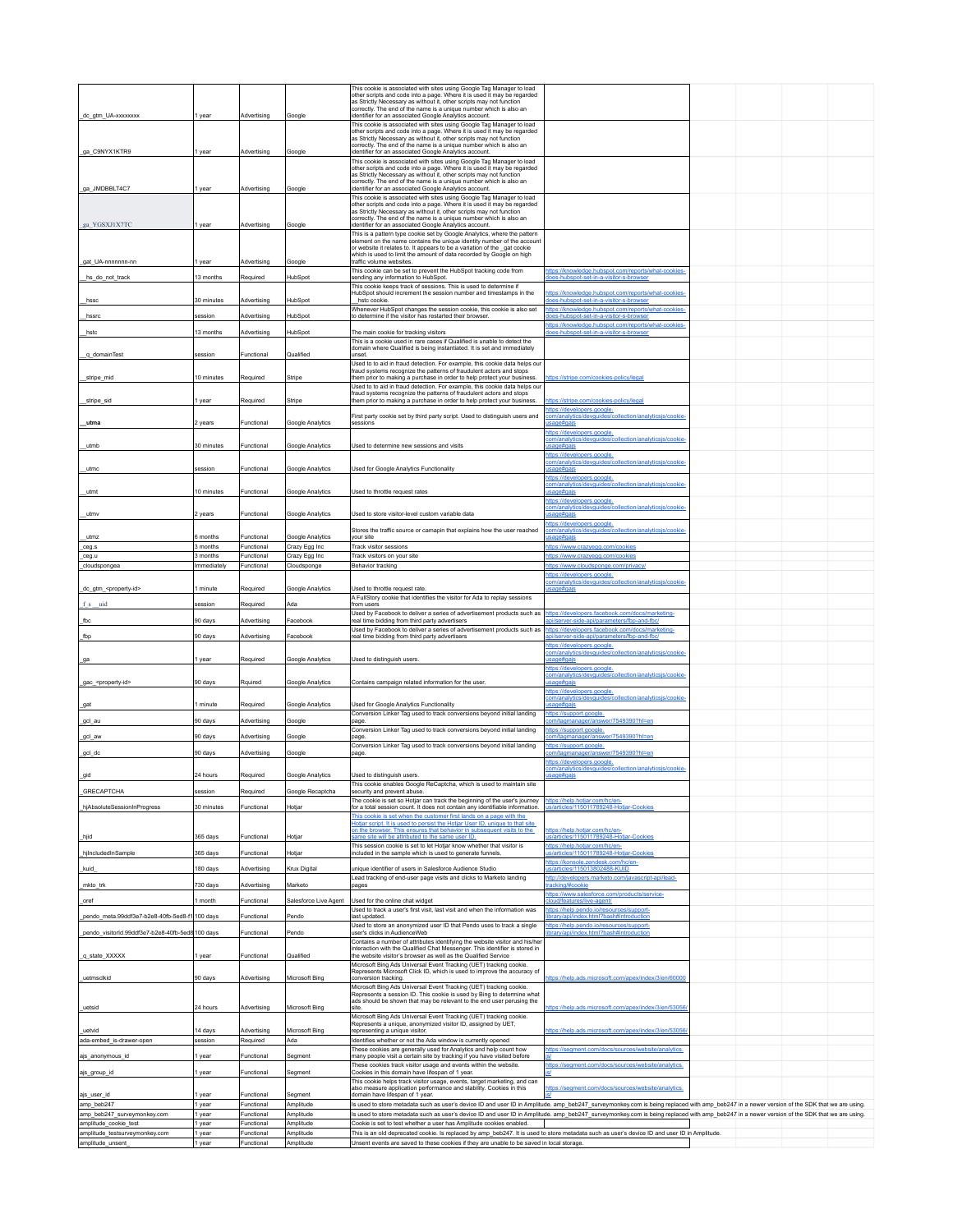| amplitude_unsent_identity                                   | 1 year                             | Functional                | Amplitude                | Unsent events are saved to these cookies if they are unable to be saved in local storage.                                                             |                                                                                               |  |  |
|-------------------------------------------------------------|------------------------------------|---------------------------|--------------------------|-------------------------------------------------------------------------------------------------------------------------------------------------------|-----------------------------------------------------------------------------------------------|--|--|
|                                                             |                                    |                           |                          | Set by Google components - such as the GDrive folder picker or                                                                                        |                                                                                               |  |  |
|                                                             |                                    |                           |                          | ReCaptcha. They appear to identify the user's Google account. They are                                                                                |                                                                                               |  |  |
| APISID                                                      | session                            | Functional                | Google                   | required for these components to function properly.                                                                                                   | ttps://policies.google.com/technologies/types                                                 |  |  |
|                                                             |                                    |                           |                          | Used for tracking mobile app downloads from specific Marketing Pages,                                                                                 |                                                                                               |  |  |
|                                                             |                                    |                           |                          | and from powering the "text me the app" Functionality on said pages:                                                                                  |                                                                                               |  |  |
|                                                             |                                    |                           |                          | https://www.surveymonkey.com/mp/text-me-the-app/                                                                                                      | https://branch.io/policies/#privacy-collection-and-use-                                       |  |  |
| branch_session                                              | <b>Browser Session Advertising</b> |                           | Branch                   | <u>ttps://www.surveymonkey.com/mp/text-me-the-anywhere-app</u>                                                                                        | f-information-from-our-services                                                               |  |  |
|                                                             |                                    |                           |                          | Used for tracking mobile app downloads from specific Marketing Pages                                                                                  |                                                                                               |  |  |
|                                                             |                                    |                           |                          | and from powering the "text me the app" Functionality on said pages                                                                                   |                                                                                               |  |  |
|                                                             |                                    |                           |                          | https://www.surveymonkey.com/mp/text-me-the-app/                                                                                                      | ttps://branch.io/policies/#privacy-collection-and-use-                                        |  |  |
| branch session first                                        | Browser Local St Advertising       |                           | Branch                   | https://www.surveymonkey.com/mp/text-me-the-anywhere-app/                                                                                             | f-information-from-our-services                                                               |  |  |
|                                                             |                                    |                           |                          |                                                                                                                                                       |                                                                                               |  |  |
|                                                             |                                    |                           |                          | Used for tracking mobile app downloads from specific Marketing Pages,                                                                                 |                                                                                               |  |  |
|                                                             |                                    |                           |                          | and from powering the "text me the app" Functionality on said pages:                                                                                  |                                                                                               |  |  |
|                                                             |                                    |                           | Branch                   | https://www.surveymonkey.com/mp/text-me-the-app/                                                                                                      | ttps://branch.io/policies/#privacy-collection-and-use-<br>f-information-from-our-services     |  |  |
| BRANCH_WEBSDK_KEYbranch_view_en Browser Session Advertising |                                    |                           |                          | ttps://www.surveymonkey.com/mp/text-me-the-anywhere-app                                                                                               |                                                                                               |  |  |
|                                                             |                                    |                           |                          | This domain appears to be owned by Bidtellect, A USA based                                                                                            |                                                                                               |  |  |
| bt-es-15358                                                 | 1 year                             | Advertising               | Bidtellect               | adtechnology company specialising in native advertising.                                                                                              |                                                                                               |  |  |
|                                                             |                                    |                           |                          | This domain appears to be owned by Bidtellect, A USA based                                                                                            |                                                                                               |  |  |
| bt-es-15721                                                 | 1 year                             | Advertisina               | Bidtellect               | adtechnology company specialising in native advertising.                                                                                              |                                                                                               |  |  |
| builder-bot_ada_chap_rollout_group                          | local storage                      | Required                  | Ada                      | Determines whether the user should see the Ada widget according to our rollout percentage                                                             |                                                                                               |  |  |
|                                                             |                                    |                           |                          |                                                                                                                                                       |                                                                                               |  |  |
|                                                             |                                    |                           |                          | Probability percentage assigned to user to decide whether the user                                                                                    |                                                                                               |  |  |
| builder-bot_ada_chap_rollout_last_prob                      | local storage                      | Required                  | Ada                      | should see the Ada widget                                                                                                                             |                                                                                               |  |  |
| capterra                                                    | 30 days                            | Functional                | Capterra                 | Conversion Tracking for Marketing Attribution                                                                                                         | https://www.capterra.com/legal/cookie-policy                                                  |  |  |
|                                                             |                                    |                           |                          |                                                                                                                                                       |                                                                                               |  |  |
| chatter                                                     | local storage                      | Required                  | Ada                      | Unique identifier for the chatter                                                                                                                     |                                                                                               |  |  |
| created                                                     | local storage                      | Required                  | Ada                      | Time when the chat starts to determine when the chat should refresh                                                                                   |                                                                                               |  |  |
| csrf                                                        | local storage                      | Reguired                  | Ada                      | for cross site request forgery                                                                                                                        |                                                                                               |  |  |
|                                                             |                                    |                           |                          |                                                                                                                                                       |                                                                                               |  |  |
| cto_lwid                                                    | 1 year                             | Advertising               | Google                   | This cookie is used by Google DoubleClick for Advertising                                                                                             |                                                                                               |  |  |
| Google Adwords Conversion                                   | Details on dura                    | Advertising               | Google                   | See details on cookie description                                                                                                                     | See details on types of cookies                                                               |  |  |
| Google Adwords User Lists                                   | Details on durat                   | Advertising               | Google                   |                                                                                                                                                       | See details on types of cookies                                                               |  |  |
|                                                             |                                    |                           |                          | <u>See details on cookie description</u>                                                                                                              |                                                                                               |  |  |
| Google Dynamic Remarketing                                  | Details on durati                  | Advertising               | Google                   | See details on cookie description                                                                                                                     | See details on types of cookies                                                               |  |  |
|                                                             |                                    |                           |                          | This cookie is set by Chilipiper, a scheduling app used by our sales                                                                                  |                                                                                               |  |  |
| guest-session                                               | 1 hour                             | Functional                | Chilipiper               | team, and is used for login authentication                                                                                                            | ttps://www.chilipiper.com/privacy-policy                                                      |  |  |
|                                                             |                                    |                           |                          | Set by Google components - such as the GDrive folder picker or                                                                                        |                                                                                               |  |  |
|                                                             |                                    |                           |                          | ReCaptcha. They appear to identify the user's Google account. They are                                                                                |                                                                                               |  |  |
| <b>HSID</b>                                                 | session                            | Functional                | Google                   | required for these components to function properly.                                                                                                   | ttps://policies.google.com/technologies/types                                                 |  |  |
|                                                             |                                    |                           |                          |                                                                                                                                                       |                                                                                               |  |  |
|                                                             |                                    |                           |                          | This cookie keeps track of a visitor's identity. It is passed to HubSpot on                                                                           | https://knowledge.hubspot.com/reports/what-cookies-<br>loes-hubspot-set-in-a-visitor-s-browse |  |  |
| hubspotutk                                                  | 13 months                          | Advertising               | HubSpot                  | form submission and used when deduplicating contacts.                                                                                                 |                                                                                               |  |  |
|                                                             |                                    |                           |                          | Anonymous visitor identifier cookie. As people visit your site they get this                                                                          | https://www.intercom.com/help/en/articles/2361922-                                            |  |  |
| intercom-id-[app_id]                                        | 9 months                           | Functional                | Intercom                 | cookie                                                                                                                                                | ercom-messenger-cookies                                                                       |  |  |
|                                                             |                                    |                           |                          | Identifier for each unique browser session. This session cookie is                                                                                    |                                                                                               |  |  |
|                                                             |                                    |                           |                          | refreshed on each successful logged-in ping, extending it to 1 week from                                                                              |                                                                                               |  |  |
|                                                             |                                    |                           |                          | that moment. The user can access their conversations and have data                                                                                    |                                                                                               |  |  |
|                                                             |                                    |                           |                          | communicated on logged out pages for 1 week, as long as the session                                                                                   |                                                                                               |  |  |
|                                                             |                                    |                           |                          | isn't intentionally terminated with 'Intercom('shutdown')', which usually                                                                             | https://www.intercom.com/help/en/articles/2361922-                                            |  |  |
| intercom-session-[app_id]                                   | 1 week                             | Functional                | Intercom                 | happens on logout                                                                                                                                     | ntercom-messenger-cookies                                                                     |  |  |
|                                                             |                                    |                           |                          |                                                                                                                                                       | https://docs.newrelic.com/docs/browser/new-relic-                                             |  |  |
|                                                             |                                    |                           |                          |                                                                                                                                                       |                                                                                               |  |  |
| <b>JSESSIONID</b>                                           | Session                            | Required                  | New Relic                |                                                                                                                                                       | prowser/page-load-timing-resources/new-relic-                                                 |  |  |
|                                                             |                                    |                           |                          | Used to identify unique sessions for New Relic analytics                                                                                              | ookies-used-browser                                                                           |  |  |
| li fat id                                                   | 1 month                            | Advertising               | LinkedIn                 | Member indirect indentifier for conversion tracking, retargeting, analytics                                                                           | ttps://www.linkedin.com/legal/l/cookie-table                                                  |  |  |
| li-oatml                                                    | 1 month                            | Advertising               | LinkedIn                 | Member indirect indentifier for conversion tracking, retargeting, analytics                                                                           | ttps://www.linkedin.com/legal/l/cookie-table                                                  |  |  |
|                                                             |                                    |                           |                          |                                                                                                                                                       | ittps://www.salesforce.com/products/service-                                                  |  |  |
|                                                             | 1 year                             | Functional                | Salesforce Live Agent    | Used for the online chat widget                                                                                                                       |                                                                                               |  |  |
| liveagent_chatted                                           |                                    |                           |                          |                                                                                                                                                       | <u>loud/features/live-agent</u>                                                               |  |  |
|                                                             |                                    |                           |                          |                                                                                                                                                       | ttps://www.salesforce.com/products/service-                                                   |  |  |
|                                                             |                                    |                           |                          |                                                                                                                                                       |                                                                                               |  |  |
| liveagent ptid                                              | 1 month                            | Functional                | Salesforce Live Agent    | Used for the online chat widget                                                                                                                       | loud/features/live-agent                                                                      |  |  |
|                                                             |                                    |                           |                          |                                                                                                                                                       | ttps://www.salesforce.com/products/service-                                                   |  |  |
| liveagent_sid                                               | 1 year                             | Functional                | Salesforce Live Agent    | Used for the online chat widget                                                                                                                       | loud/features/live-agent/                                                                     |  |  |
|                                                             |                                    |                           |                          |                                                                                                                                                       |                                                                                               |  |  |
|                                                             |                                    |                           |                          |                                                                                                                                                       | https://www.salesforce.com/products/service-                                                  |  |  |
| liveagent_vc                                                | 1 month                            | Functional                | Salesforce Live Agent    | Used for the online chat widget                                                                                                                       | oud/features/live-agent/                                                                      |  |  |
|                                                             |                                    |                           |                          | Used for analytics data for mobile visitors. This cookie is expired each                                                                              |                                                                                               |  |  |
|                                                             |                                    |                           |                          | time user hits the index.js if they have NOT consented GDPR.                                                                                          |                                                                                               |  |  |
|                                                             |                                    |                           |                          | Mixpanel's default cookie_expiration time is 365 days. https://developer.                                                                             |                                                                                               |  |  |
|                                                             |                                    |                           |                          |                                                                                                                                                       |                                                                                               |  |  |
| mp_HASH_mixpanel                                            | 1 year                             | Functional                | MixPanel                 | mixpanel.com/docs/javascript-full-api-reference#mixpanelset_config<br>We can override this default.                                                   | ttps://mixpanel.com/legal/privacy-policy/                                                     |  |  |
| Name                                                        | Expiry                             | Category                  | <b>Third Party Name</b>  | <b>Description</b>                                                                                                                                    | Link                                                                                          |  |  |
|                                                             |                                    |                           |                          |                                                                                                                                                       |                                                                                               |  |  |
|                                                             |                                    |                           |                          | The NID cookie contains a unique ID Google uses to remember your<br>preferences and other information, such as your preferred language (e.            |                                                                                               |  |  |
|                                                             |                                    |                           |                          | g. English), how many search results you wish to have shown per page                                                                                  |                                                                                               |  |  |
| <b>NID</b>                                                  | session                            | Functional                | Google                   | (e.g. 10 or 20)                                                                                                                                       |                                                                                               |  |  |
|                                                             |                                    |                           |                          |                                                                                                                                                       | ttps://policies.google.com/technologies/types                                                 |  |  |
|                                                             |                                    |                           |                          | Used to facilitate cross-domain communication to the New Relic                                                                                        | ittps://docs.newrelic.com/docs/browser/new-relic-                                             |  |  |
|                                                             |                                    |                           |                          | collector endpoint. Responsible for correlation of transaction traces with                                                                            | prowser/page-load-timing-resources/new-relic-                                                 |  |  |
| <b>NRAGENT</b>                                              | Session                            | Required                  | New Relic                | browser traces. Only used on legacy Brower integration.                                                                                               | ookies-used-browser                                                                           |  |  |
|                                                             |                                    |                           |                          |                                                                                                                                                       | ttps://docs.newrelic.com/docs/browser/new-relic-                                              |  |  |
|                                                             |                                    |                           |                          | Used to provide performance data for browsers that do not support the                                                                                 | prowser/page-load-timing-resources/new-relic-                                                 |  |  |
| <b>NREUM</b>                                                | Session                            | Required                  | New Relic                | Navigation Timing API.                                                                                                                                | okies-used-browser                                                                            |  |  |
|                                                             |                                    |                           |                          | Used to to aid in fraud detection. For example, this cookie data helps our                                                                            |                                                                                               |  |  |
|                                                             |                                    |                           |                          | fraud systems recognize the patterns of fraudulent actors and stops                                                                                   |                                                                                               |  |  |
| nsr                                                         | session                            | Required                  | Stripe                   | them prior to making a purchase in order to help protect your business.                                                                               | ttps://stripe.com/cookies-policy/legal                                                        |  |  |
|                                                             |                                    |                           |                          |                                                                                                                                                       | https://help.optimizely.                                                                      |  |  |
|                                                             |                                    |                           |                          | Records the variation the visitor has seen for each experiment. This                                                                                  |                                                                                               |  |  |
| optimizelyBuckets                                           | 10 years                           | Functional                | Optimizely               | allows us to deliver a consistent experience on successive page loads.                                                                                | om/Set Up Optimizely/Cookies and localStorage<br>the Optimizely snippet                       |  |  |
|                                                             |                                    |                           |                          |                                                                                                                                                       |                                                                                               |  |  |
|                                                             |                                    |                           |                          | Stores the visitor's unique Optimizely identifier. It's a combination of a                                                                            | ttps://help.optimizely.                                                                       |  |  |
|                                                             |                                    |                           |                          | timestamp and random number. No other information about you visitors                                                                                  | om/Set Up Optimizely/Cookies and localStorage                                                 |  |  |
| optimizelyEndUserId                                         | 10 years                           | Functional                | Optimizely               | is stored inside.                                                                                                                                     | the Optimizely snippet                                                                        |  |  |
|                                                             |                                    |                           |                          | Used as a cache for a visitor's actions between tracking calls. This                                                                                  |                                                                                               |  |  |
|                                                             |                                    |                           |                          | ensures that all events are efficiently tracked even if a visitor takes many                                                                          | ttps://help.optimizely.                                                                       |  |  |
|                                                             |                                    |                           |                          | actions in rapid succession. The cookie is wiped once the tracking call                                                                               | om/Set_Up_Optimizely/Cookies_and_localStorage_i                                               |  |  |
| optimizelyPendingLogEvents                                  | 15 seconds                         | Functional                | Optimizely               | has been made.                                                                                                                                        | the Optimizely snippet                                                                        |  |  |
|                                                             |                                    |                           |                          | Stores the visitor's segement: browser, campaign, mobile, source type                                                                                 | ttps://help.optimizely.                                                                       |  |  |
|                                                             |                                    |                           |                          | and any custom dimensions we need to improve our segmented                                                                                            | com/Set_Up_Optimizely/Cookies_and_localStorage_                                               |  |  |
| optimizelySegments                                          | 10 years                           | Functional                | Optimizely               | analytics.                                                                                                                                            | the Optimizely snippet                                                                        |  |  |
|                                                             |                                    |                           |                          |                                                                                                                                                       |                                                                                               |  |  |
| parentOrigin                                                | session                            | Required                  | Ada                      | Identifies the parent site in which Ada was opened on                                                                                                 |                                                                                               |  |  |
|                                                             |                                    |                           |                          | Functional storage for real-time communication from Ada bots (API) to                                                                                 |                                                                                               |  |  |
| pusherTransportTLS                                          | local storage                      | Required                  | Ada                      | client Chat                                                                                                                                           |                                                                                               |  |  |
|                                                             |                                    |                           |                          |                                                                                                                                                       |                                                                                               |  |  |
|                                                             |                                    |                           |                          | Identifies a user of the Qualified Application's (this is a Qualified user                                                                            |                                                                                               |  |  |
|                                                             |                                    |                           |                          | using the Qualified application) login to the Qualified Application. This<br>cookie isn't set on website visitors. This cookie is only used to ensure |                                                                                               |  |  |
|                                                             | session                            |                           |                          |                                                                                                                                                       |                                                                                               |  |  |
| qualified_session                                           |                                    | Functional                | Qualified                | users using the Qualified application can log into the service.                                                                                       |                                                                                               |  |  |
|                                                             |                                    |                           |                          | Security cookies to authenticate users, prevent fraudulent use of login                                                                               |                                                                                               |  |  |
| <b>SAPISID</b>                                              | session                            | Functional                | Google                   | credentials, and protect user data from unauthorized parties.                                                                                         | ttps://policies.google.com/technologies/types                                                 |  |  |
|                                                             |                                    |                           |                          | Security cookies to authenticate users, prevent fraudulent use of login                                                                               |                                                                                               |  |  |
| SID                                                         | session                            | Functional                | Google                   | credentials, and protect user data from unauthorized parties.                                                                                         | ttps://policies.google.com/technologies/types                                                 |  |  |
|                                                             |                                    |                           |                          | Security cookies to authenticate users, prevent fraudulent use of login                                                                               |                                                                                               |  |  |
| SIDCC                                                       | session                            | Functional                | Google                   | credentials, and protect user data from unauthorized parties.                                                                                         | tps://policies.google.com/technologies/types                                                  |  |  |
|                                                             |                                    |                           |                          |                                                                                                                                                       |                                                                                               |  |  |
|                                                             |                                    |                           |                          |                                                                                                                                                       | ttps://code.corp.surveymonkey.                                                                |  |  |
|                                                             |                                    |                           |                          |                                                                                                                                                       | com/devmonkeys/AudienceWeb/blob/develop/audiend                                               |  |  |
| Snap*                                                       | 100 days                           | Functional                | SnapEngage               | Used for the online chat widget                                                                                                                       | web/lib/snap_engage.py                                                                        |  |  |
|                                                             |                                    |                           |                          | Set by Google components - such as the GDrive folder picker or                                                                                        |                                                                                               |  |  |
|                                                             |                                    |                           |                          | ReCaptcha. They appear to identify the user's Google account. They are                                                                                |                                                                                               |  |  |
| SSID<br>TDID                                                | session<br>1 year                  | Functional<br>Advertising | Google<br>The Trade Desk | required for these components to function properly.<br>Used to recognize web-browser profiles over time across sites                                  | ttps://policies.google.com/technologies/types<br>ttps://www.thetradedesk.com/general/pri      |  |  |